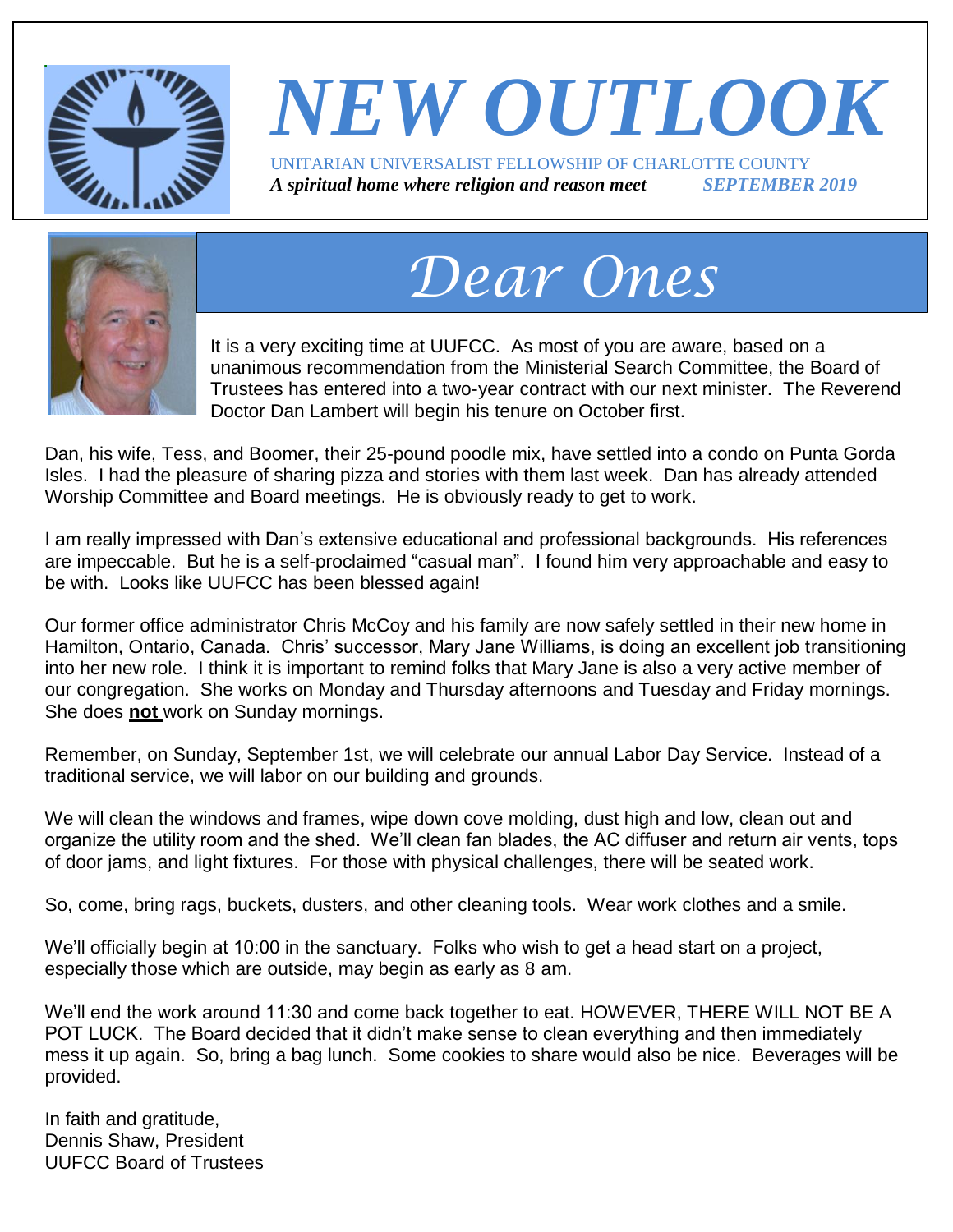*Many Paths…*

**Sundays**

*September 1 - Fellowship Labor Day* Dennis Shaw

Please join us for our annual Labor for UUFCC Day. There will be many tasks available with varying degrees of physical difficulty and exertion required. Indoor jobs begin at 10:00 and outdoor ones can begin as early as 8 am to take advantage of cooler weather.

*September 8 – Witnessing Homestead – Where are the Children?* Vielka Wambold

Vielka Wambold, President of the Democratic Hispanic Caucus of Florida, Charlotte County, will talk about the ongoing importance and actions necessary

to close the prisons and stop the separation of families primarily at the Homestead site. Homestead is currently without children present on site but it has been learned that there may be children housed there again as early as October this year.

*Sunday Services* 

### *September 15 - "What About Eve?"* The Reverend Margaret L. Beard

Most of us are generally familiar with the story of Adam and Eve. It is the creation story shared by the three Abrahamic religions: Islam, Judaism and Christianity. This story also sets the basis of the doctrines for "the fall of man" and "original sin" present in Christianity but not in Islam or Judaism (or Unitarian Universalism for that matter.) How can Eve be understood today as a heroic ancestor?

### *September 22 – Meditation, Guided Imagery*  **and the Autumn Equinox** Gail Fritschi

Gail Fritschi will share the benefits of meditation and guided imagery and lead us in this practice as we acknowledge the Autumn Equinox.

## *September 29 – Preparing for a New Minister*

This service will celebrate what we have accomplished during our 10-month period without a minister. It will also explore anticipated growth that will evolve as we become connected to our new minister, Rev. Dan Lambert. Dan's first Sunday is October 6<sup>th</sup>.





**Meditation and Buddhist Discussion Group Thursday nights, 5 - 6:00 pm** Each evening we begin with a discussion and end with a period of meditation. All are welcome to attend.

**10:30 a.m.** – Worship Service Coffee Hour following Worship Potluck Lunch on first Sunday

**9:15 a.m.** Conversation Among Friends



Dennis Shaw

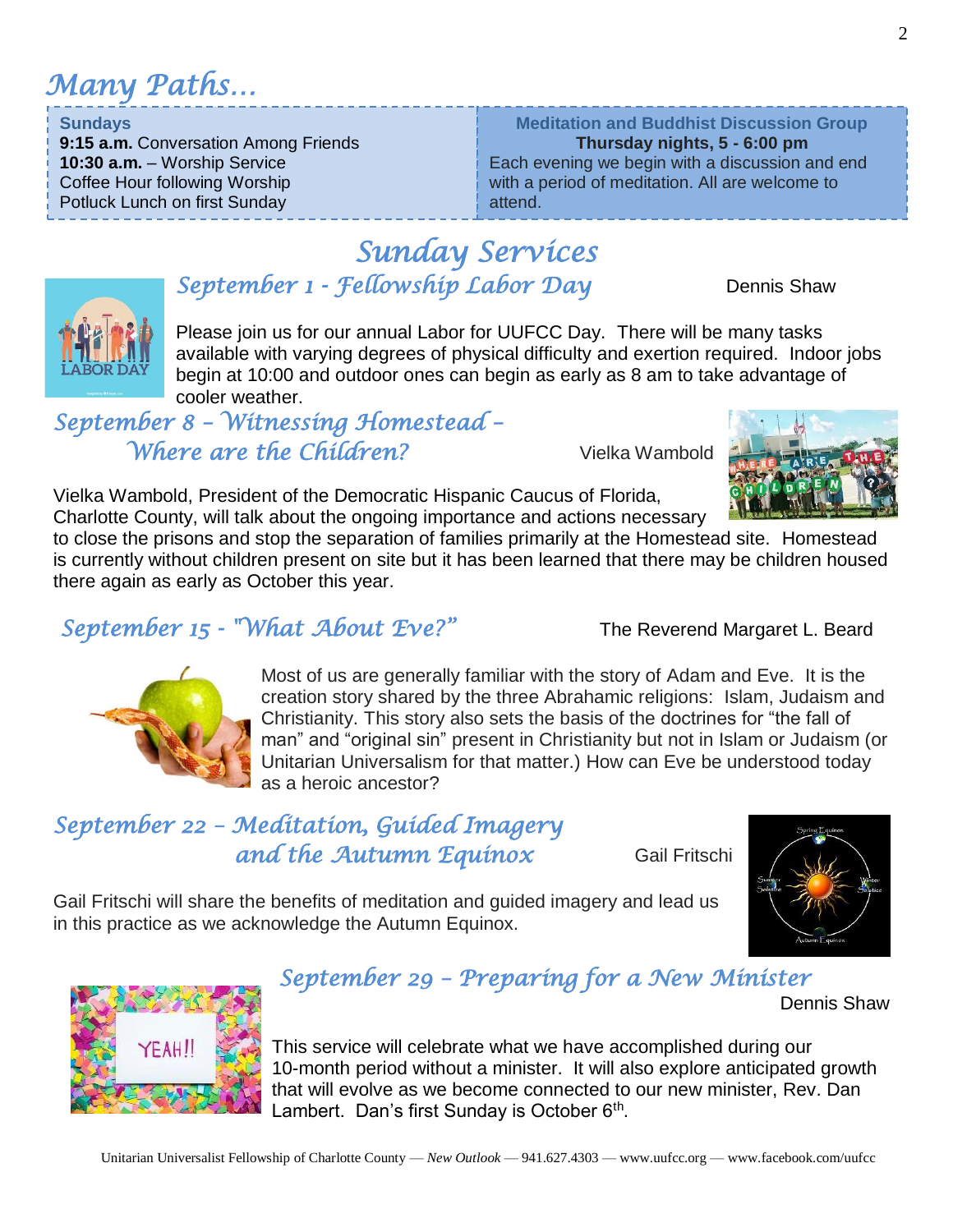

## Money Matters Nancy Weaver

3

Did you know that it is much harder to deduct your charitable contributions due to the tax bill that was passed in 2018? This new tax law nearly doubled the standard deduction to \$12,000 for singles and \$24,000 for joint filers while capping or eliminating other deductions. This means it no longer makes sense for most taxpayers to itemize.

One of the ways you can still get tax benefits from supporting charitable organizations like UUFCC is to make use of a qualified charitable distribution (QCD). This applies to those of us that have IRAs as part of a retirement portfolio and are at least 70½ years old when the QCD is requested.

Using a QCD allows use of part or all of your current year's Required Minimum Distribution (RMD) from your IRA to donate to charitable organizations tax free. The amount gifted with a QCD reduces your taxable income for the year and allows you to potentially give more to your favorite non-profits like UUFCC! It also could keep you in a lower tax bracket, reduce taxes on your Social Security benefits, and reduce your exposure to the Medicare surtax. If this scenario applies to you, I encourage you to discuss with your tax advisor whether it is something you would like to consider.

We appreciate all you do for UUFCC whether it be from your heads, hearts or wallets!

With respect and gratitude, Your Treasurer, Nancy Weaver [nancyxweaver@gmail.com](mailto:nancyxweaver@gmail.com) 303-241-0309

## Endowment News

The Unitarian Universalist Endowment of Charlotte County (UUE) is an autonomous organization with its own set of bylaws overseen by an elected board of Trustees. It is separate from the operating budget of our Fellowship, with donations from contributors invested in socially responsible initiatives through the UUA in Boston. UUE objectives are always growth, membership expansion and being a liberal religious force within the greater community. In the past funds have been made available to support ANT Camp, memorial services, installation of a new minister and national UUA efforts for the BLUU program.



The UUE Board of Trustees would like to thank Mary Howard for her contribution to our general fund.

#### UUE Trustees: Ken Brenner, Stephanie Garrett, Mary Howard, Jack Osbourne, Delmar Wooden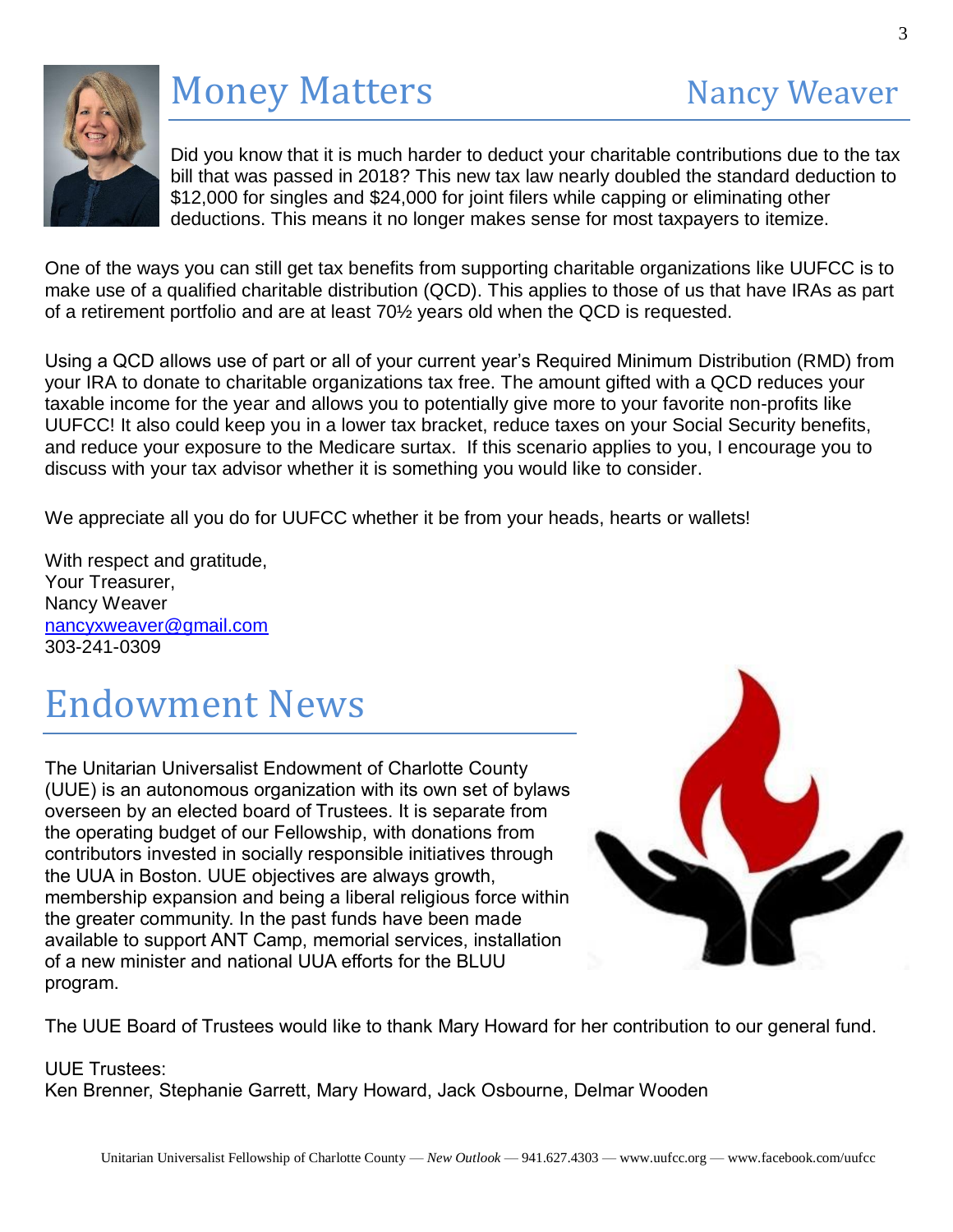# A Note from the Membership Coordinator

## Lynn Ritchie



#### **The Worry and The Wondering**

Perhaps you noticed that I provided no contribution to the last issue of The New Outlook. I was employing a technique I learned during my professional years as a nurse and midwife. Blessed by generally good health, I rarely claimed use of my benefited "sick time". But when I felt overwhelmed by life's many demands, I took instead a "mental health" day. Stepping back, giving myself some time and space, free from commitment, I would see things from a different perspective.

During the last 18 months my role with Membership here at UUFCC has unfolded differently than I had anticipated. It changed after our minister resigned and was released from covenant this past November.

With newcomer and general attendance down during the months of transition, I have shifted my priority from seeking to grow the congregation, to keeping it thriving.

- I practically took ownership of the new defibrillator! Grateful for this potentially life-saving gift from the Endowment, I've made sure that it is properly registered, and that we could all be instructed in its use.
- The uptick in mass shootings has compelled me to take several hours of Church Safety classes, and I encourage the development of a Safety Team, and Safety Plan while hoping with all my heart that it will never be necessary.
- As fewer new folks were showing up, I changed the name and format of our welcoming Breakfasts from New to UU, to Who are UU? I now invite current members who might want to reconnect as well.

So, I've been adapting to my worries. The only thing constant is change. Now this - the arrival of a new minister at the start of a new season. I'm on to wondering!

If you were not present on Sunday, August 18 to hear Rev Margaret Beard's talk, "Preparing for a New Minister *and Ministry*", please listen to the podcast posted on our website. It's very practical and valuable information. Listen if at all possible!

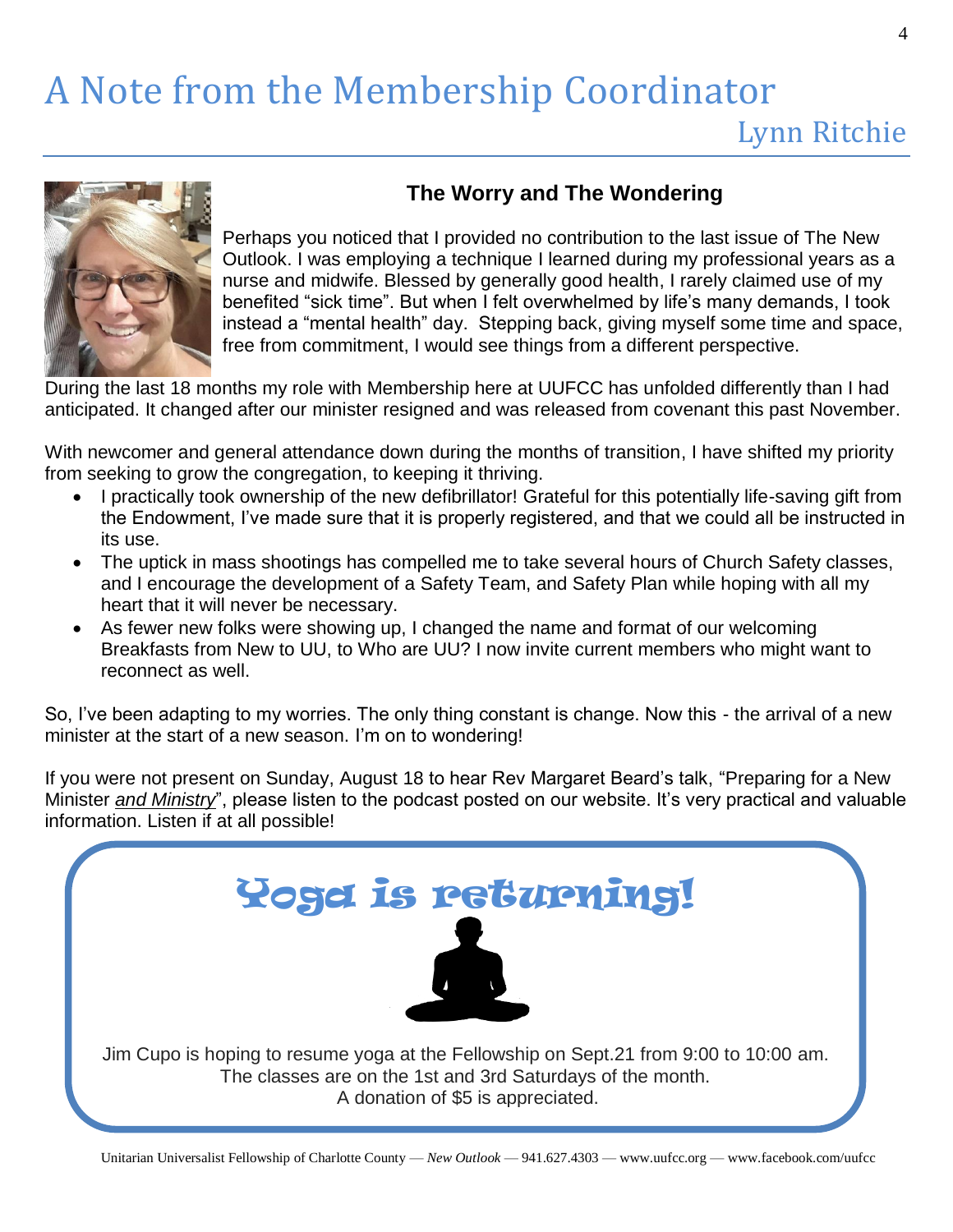The Book Group meets at the UUFCC on the last Wednesday of the month October through May at 1:30 p.m. except for the November and December discussions which are combined and held on a date to be determined. For further information contact Mary Jane Williams [maryjanewms@comcast.net](mailto:maryjanewms@comcast.net)

All are welcome to attend and suggestions for future discussions are welcome. Please keep in mind that we try to keep the price down for books that need to be purchased by discussion participants. The availability of inexpensive used copies is frequently a consideration.

If you would like to receive email notifications of future book choices and meeting reminders, please contact Mary Jane and you will be added to the group email list.



The October book will be the Epic of Gilgamesh. The story is about four thousand years old and is considered by many scholars to be the oldest piece of epic writing in existence. There are many versions and translations of this work and some of them are more difficult to read than others. A recommended inexpensive version is *Gilgamesh: a new English version* by Stephen Mitchell ISBN 978-0-7432-6169-2.

There are used copies available from Amazon in the \$5 range. If you can't get it, let me know and I'll see if I can lend you an e-reader with the book on it. The story itself is only about 80 pages in most versions but this edition contains a lot of supplementary material. I just like this translation best.

# Library Update Mary Jane Williams

Check out the new book shelf in the UUFCC Library in the Fellowship Hall. We have a number of new books including our first catalogued audio-visual item. We will have more audiovisual items available for checkout in the near future.

**Human Flow** uufcc call number 305.9 DVD (The packet is presently located on the new book shelf.) This is a wonderful DVD with supporting materials to stimulate discussion about the human migration issue in present day terms. UUFCC Immigration Justice Committee has generously contributed this DVD to the library. If you would like to check it out for viewing, please put your name and phone number on the card from the pocket on the envelope and place it in the blue file box on the far-left shelf of the library.

The on-line library catalog may be accessed from the UUFCC.org web page under the MISC Information tab. You may search by author, title, subject key word or call number. If you're interested in browsing the library shelves for books about a specific subject, try finding a book on that subject in the catalog and then looking on the shelves in that call number area for similar books.

All library returns should be placed on the bottom right shelf for re-shelving and proper check in. Please feel free to contact Mary Jane Williams at [maryjanewms@comcast.net](mailto:maryjanewms@comcast.net) or 941-223-4739 for assistance.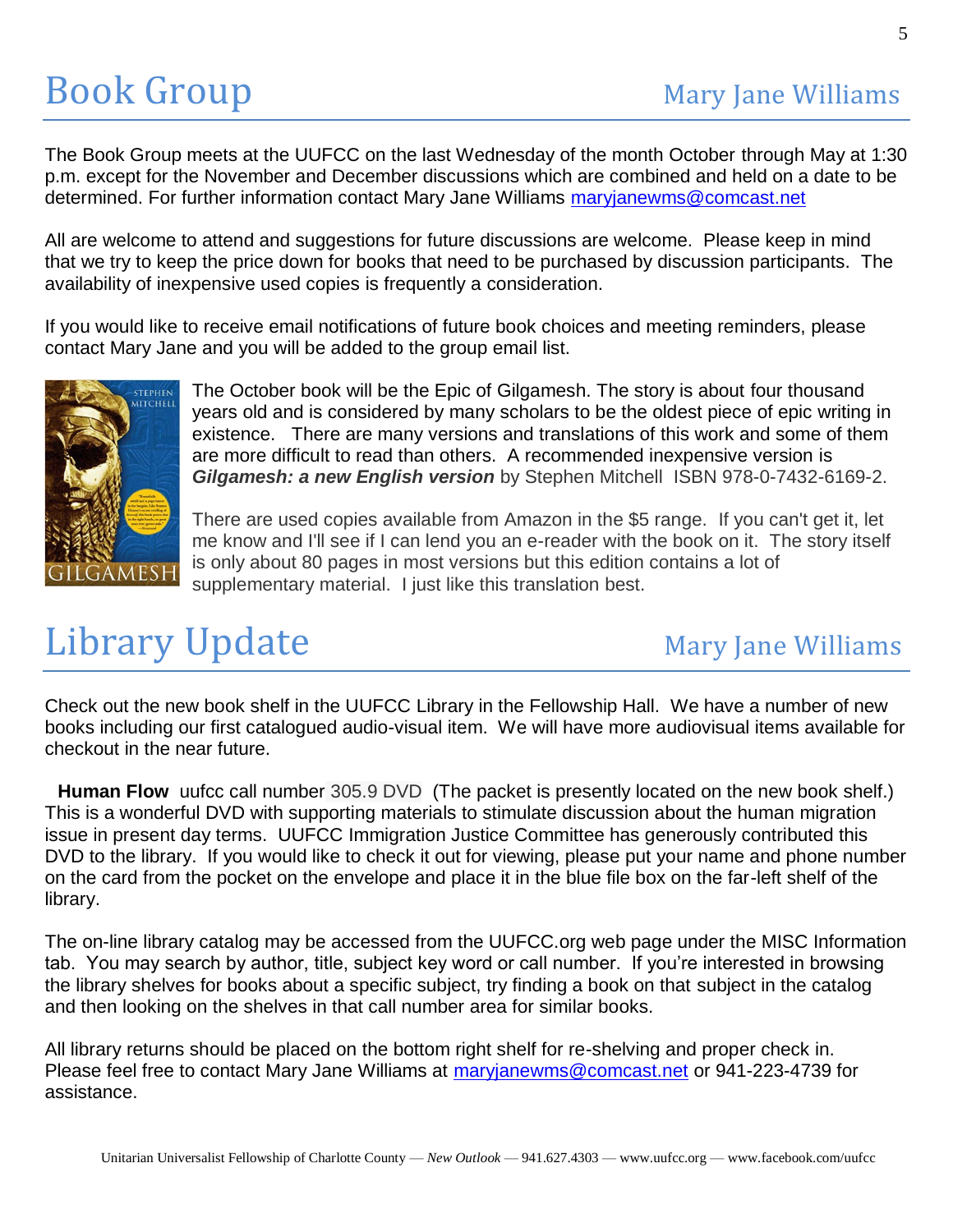# SOCIAL JUSTICE IN ACTION! JOIN US! Herb Levin



#### **GET YOURSELF IN OUR NEXT PICTURE!**

This picture shows two of the three individuals who showed up to protest in front of the Wendy's on Cochran Boulevard in August. What were they protesting? Corporate greed.

For several years now Wendy's has refused to align itself with the Fair Food Program [\(www.fairfoodprogram.org\)](http://www.fairfoodprogram.org/) , an undertaking initiated by the Coalition of Immokalee Workers in search of working conditions that are safe, healthy, and fairly remunerated. All of the other major fast-food companies including Taco Bell, McDonald's, Subway and Burger King, as well as Wal-Mart, have signed on to make sure the produce pickers in Florida and up the East Coast are free from abuse, provided shade and drinking water, and paid what approximates a decent wage for the backbreaking labor they undertake.

The Social Justice Committee of UUFCC decided a few years ago to support these workers in the fields, many if not all of whom are immigrants. They take no jobs from American citizens who want to rise at 4 a.m., get on a bus, hit the fields at sun-up, and return home at dinner time. All this for the princely sum of approximately thirty-three cents per pound of tomatoes picked, shouldered, and launched into trailers, and repeat, and repeat, and repeat, all day long. So many of them crowd into sub-standard rented trailers, about ten per trailer, to better allow them to send remittances home at the end of the pay period.

We look forward to the day when the corporate social conscience of Wendy's will acquire some backbone and follow in the footsteps of its competition. Until such time, please refrain from doing business with Wendy's, and encourage your friends and relatives to do likewise. Their attitude toward the pickers is immoral, and without compassion.

So, we stand, and sit, in front of Wendy's every third Thursday of each month, to support the workers of Immokalee, and say NO to Wendy's. The question now is, what will it take for you to come out and join us? Three is not a good number. We park in the Home Depot parking lot, and come together from 10 to 11:30 a.m., bearing UU t-shirts (optional but nice), hats, water, and camp chairs, to hold up posters already made and explaining our presence. The two ladies in the picture (and the one taking it) really believe in social justice. Can you find a half-hour, an hour, or the whole hour and a half just once a month, to join them in demonstrating your support for workers' rights, and to help send the message to Wendy's: we won't patronize if you won't protect and appreciate those who help you make your money. Do you believe in UUFCC's Social Justice undertakings? Here's a chance to show it. Join us. Questions? Herb Levin, [engsp1@gmail.com,](mailto:engsp1@gmail.com) 941-286-7939.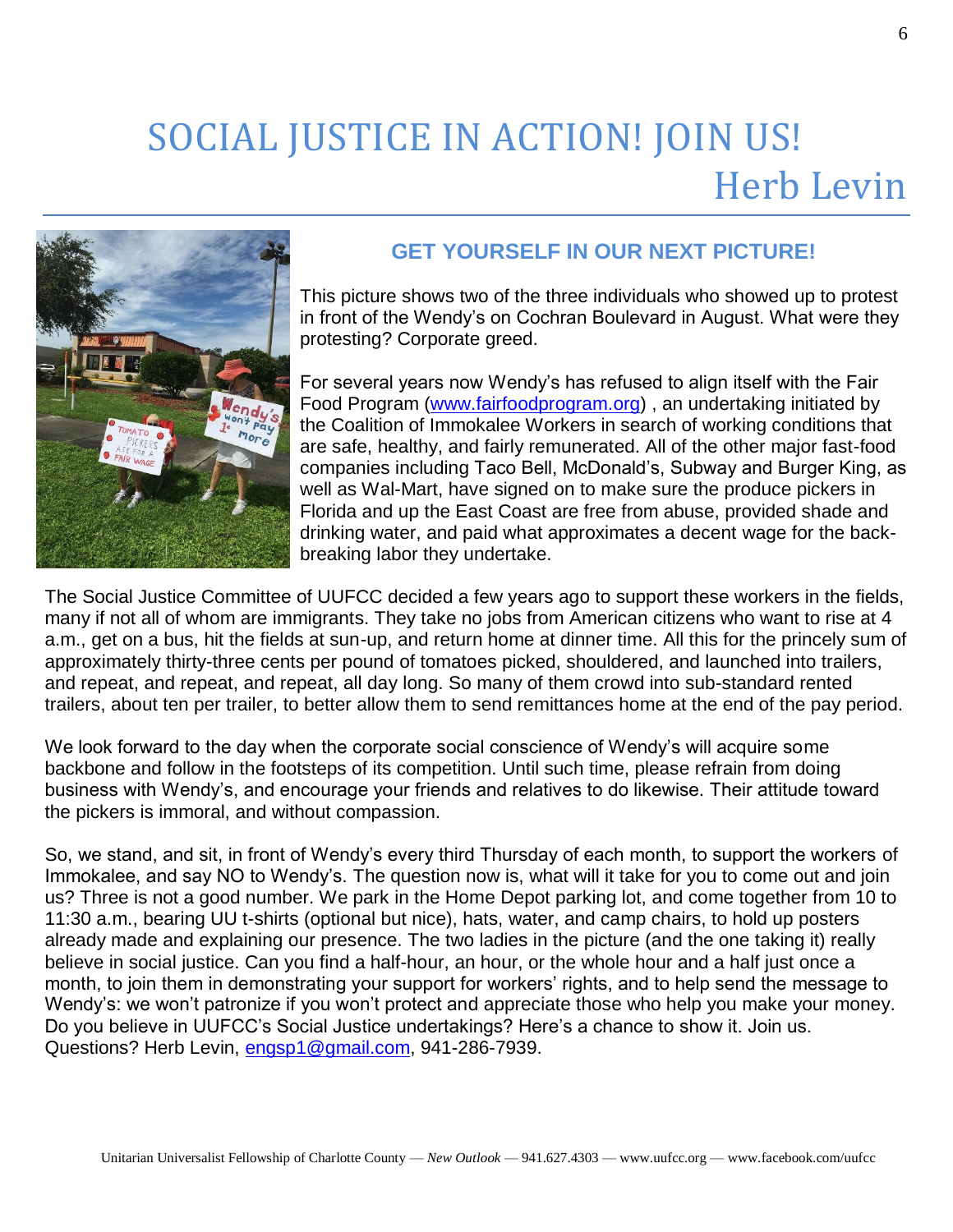The Immigration Justice Committee is in full swing. Its plans include:

- **•** Regular meetings will be held on the 1<sup>st</sup> and 3<sup>rd</sup> Wednesday of each month at 5 pm at the Fellowship.
- Citizenship Training has begun that trains "counselors" to help green card holders move toward citizenship. Classes were held at the Fellowship on two Mondays: August 19<sup>th</sup> and 26<sup>th</sup> from 1-3 pm. Sister Maureen Kelleher, attorney and long-term immigration justice advocate, led a group of six committed enrollees. If you are interested in a similar class in the future, contact Betty Barriga, b000boop@aol.com.
- Another film series will take place in November at the Mid-County Library on Mondays at 5:30. All selections have not been made and suggestions are welcomed.
- Connecting with community faith organizations regarding immigration justice is an important goal of the IJC. Currently, plans are being made to invite the Muslim community to a pot luck where future advocacy actions will be discussed.
- Another fun night at Visani's Comedy Club is planned for October Get your tickets (\$10.00) now – avoid last minute problems ("over-the-quota" tickets are rationed very carefully!)

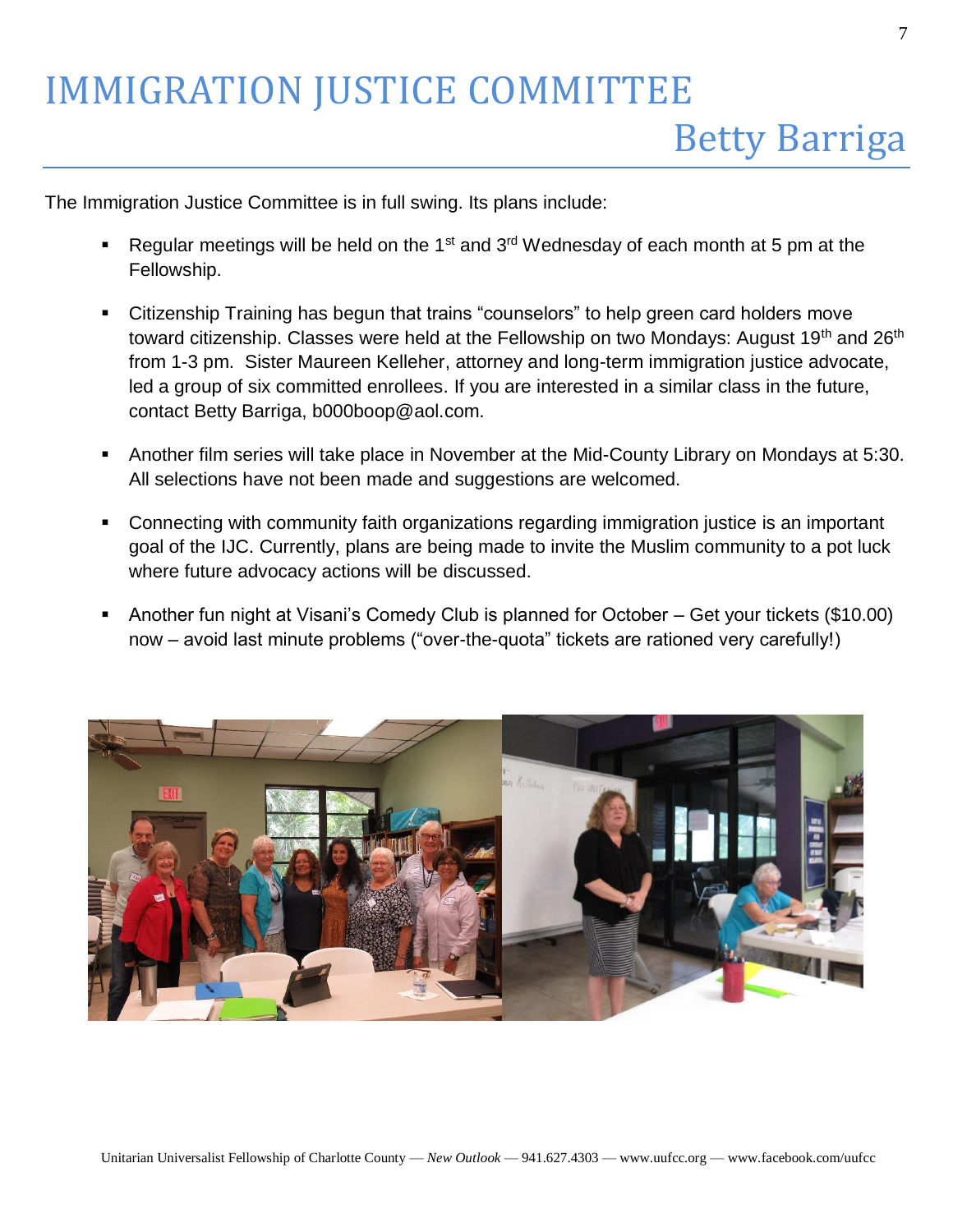# Art on the Wall

A lifetime of artwork will be displayed in our gallery during September and October. The artist is our own Tom Deuley, a retired naval officer. Everyone is invited to meet the artist and view the exhibit at a reception on Saturday, September 7, from 4:00 to 6:00 pm.

Tom's work includes digital reproductions of his original paintings -- both oil and watercolor, drawings in pencil, charcoal, conte crayon, pen and ink, brush and ink, pastel and many photographs, both black and white and color.

Also included are some pottery pieces. Some of the items will be for sale and can be special ordered when specific sizes are desired.

The large collection represents Tom's life and his love of art, which he says began when he was ten years old and began drawing copies of cartoons from the comics. His grandfather gave him a paint by number book, and he read every book he could find on art. By junior high he said he could reproduce on paper just about anything he could see. He received awards for his work through junior high and high school where he was editor and chief photographer of the yearbook.

When Tom joined the Navy, his art work took a vacation until he was sent to Auburn University where he received an engineering degree. After a 20-year naval career, he went to a community college where he earned an associate degree in Advertising Arts and won the Excellence in Advertising award. Then came his own company, Deuley Graphics for 17 years. Since moving to Florida, he bought a ceramics wheel and is mastering that art form.